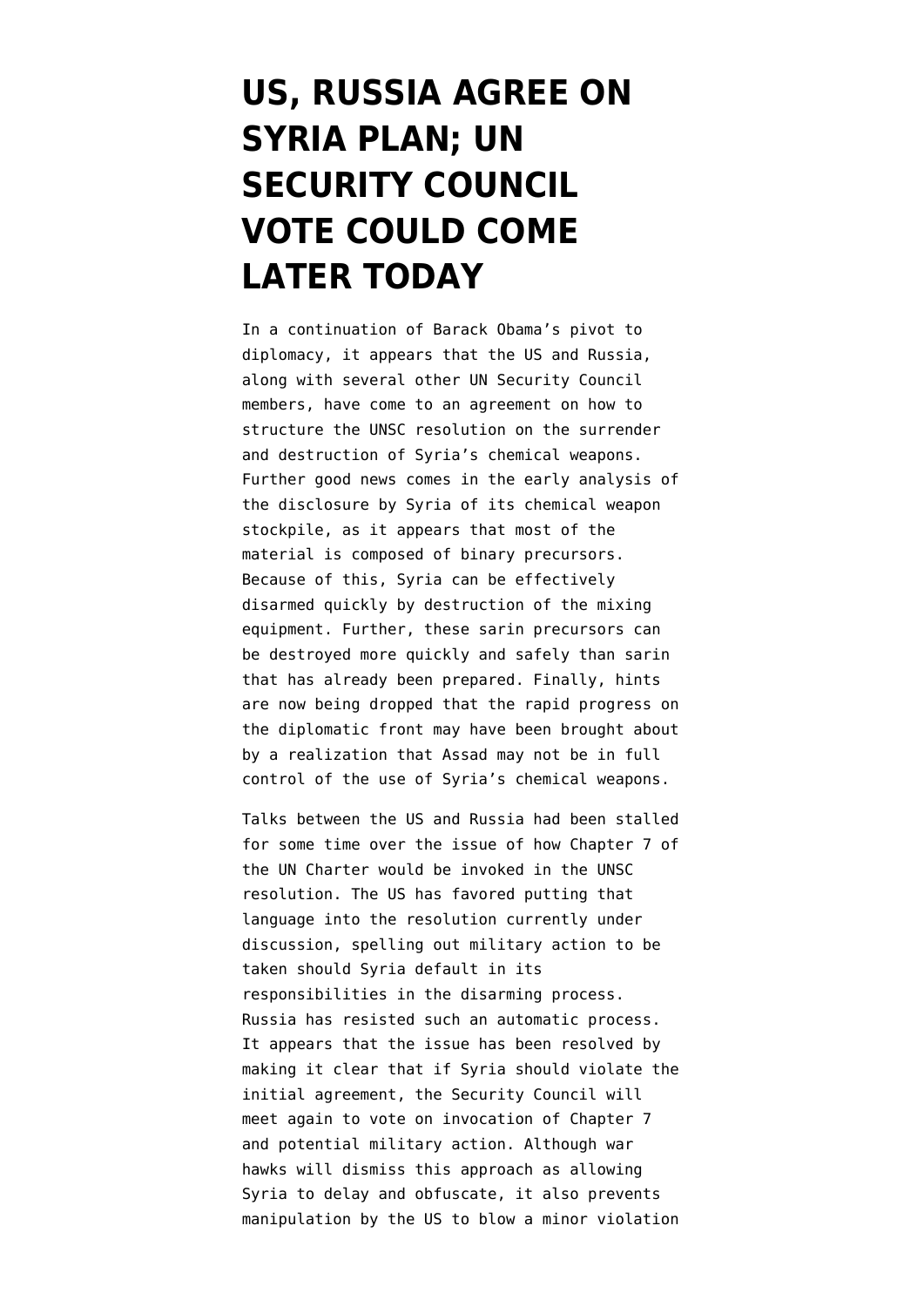out of proportion and initiate military action without a full hearing before the Security Council.

Reuters emphasizes the current [absence of](http://www.reuters.com/article/2013/09/27/us-un-assembly-syria-resolution-idUSBRE98P1AJ20130927) [Chapter 7 consequences](http://www.reuters.com/article/2013/09/27/us-un-assembly-syria-resolution-idUSBRE98P1AJ20130927) in the draft resolution in the opening of its article on developments:

> Ending weeks of diplomatic deadlock, the United States and Russia agreed on Thursday on a U.N. Security Council draft resolution that would demand Syria give up its chemical arms, but does not threaten military force if it fails to comply.

Samantha Power, the U.S. ambassador to the United Nations, said a deal was struck with Russia "legally obligating" Syria to give up its chemical stockpile and the measure went to the full Security Council in a closed-door meeting on Thursday night. U.N. diplomats said a vote could come within 24 hours.

The process which would be followed in the event of a violation of the agreement by Syria is [described by the New York Times:](http://www.nytimes.com/2013/09/27/world/middleeast/security-council-agrees-on-resolution-to-rid-syria-of-chemical-arms.html?pagewanted=all)

> Western diplomats said the resolution would be legally binding and would stipulate that if Syria failed to abide by the terms, the Security Council would take measures under Chapter VII of the United Nations Charter, the strongest form of a Council resolution. Such measures could include economic sanctions or even military action. But before any action could be taken, the issue would have to go back for further deliberations by the Security Council, on which Russia, like the other permanent members, holds a veto.

By making any Chapter 7 actions subject to a separate vote both the US and Russia will be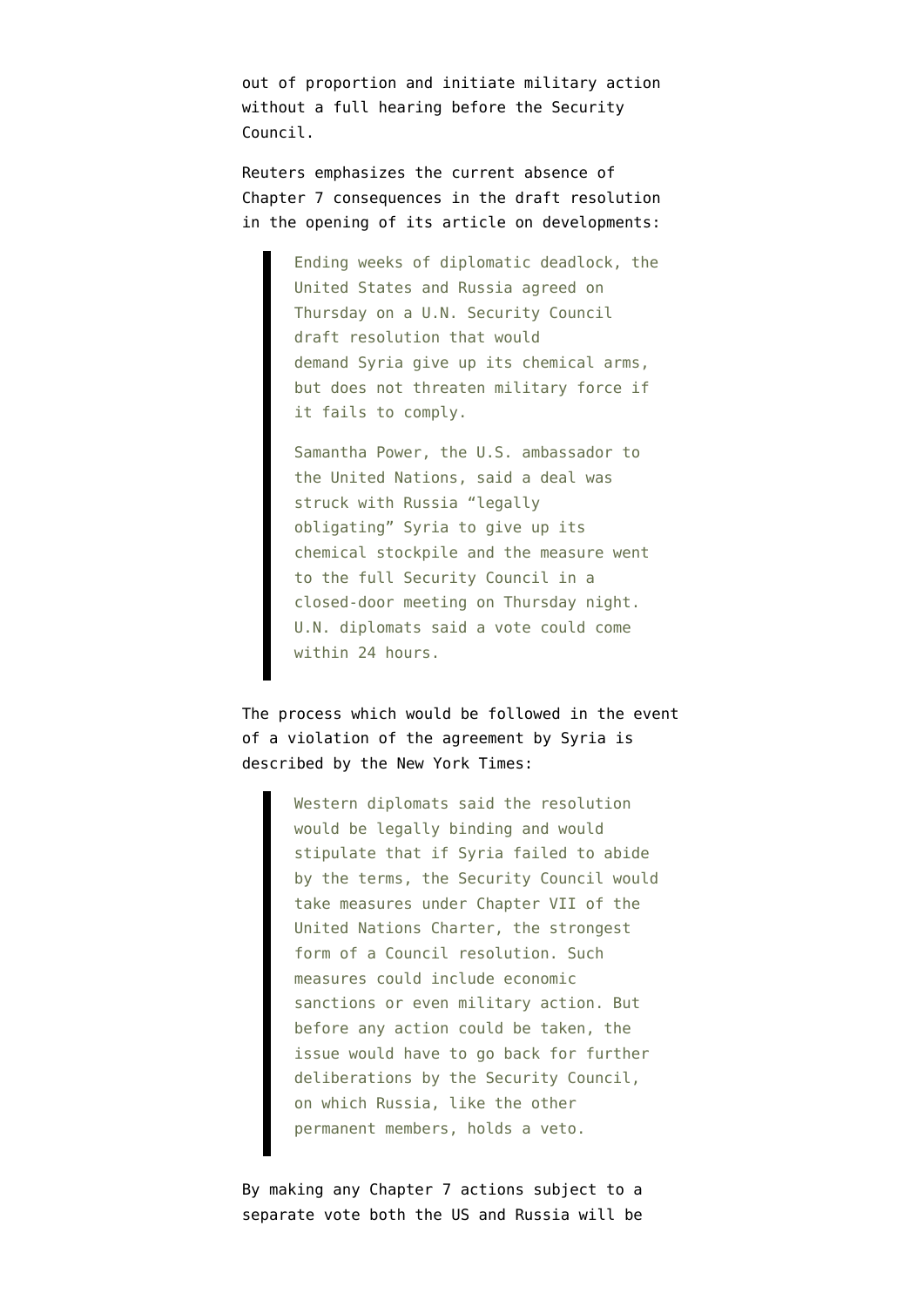forced to provide convincing evidence for the positions they take. The US won't be able to move for military action on shaky grounds and Russia will be under a huge amount of pressure if they attempt to prevent a response to a clear violation. Gosh, such a process would put the UN into a position of functioning as it was intended. What a concept.

With all of the usual caveats that this is [yet](http://www.washingtonpost.com/world/national-security/most-of-syrias-toxins-can-be-destroyed-more-easily-than-officials-initially-thought/2013/09/26/66cd1ca2-26e3-11e3-b75d-5b7f66349852_story.html) [another transcription by Joby Warrick](http://www.washingtonpost.com/world/national-security/most-of-syrias-toxins-can-be-destroyed-more-easily-than-officials-initially-thought/2013/09/26/66cd1ca2-26e3-11e3-b75d-5b7f66349852_story.html), there is very interesting and encouraging news coming from the initial disclosures on Syria's chemical weapons:

> U.S. and Russian officials now believe that the vast majority of Syria's nerve agent stockpile consists of "unweaponized" liquid precursors that could be neutralized relatively quickly, lowering the risk that the toxins could be hidden away by the regime or stolen by terrorists.

> A confidential assessment by the United States and Russia also concludes that Syria's entire arsenal could be destroyed in about nine months, assuming that Syrian officials honor promises to cede control of the chemical assets to international inspectors, according to two people briefed on the analysis.

Because most of the material exists in a form where two components must be mixed to make the poison gas (remember the old [two part epoxy](http://www.youtube.com/watch?v=dyo97JZuCL8) [glues](http://www.youtube.com/watch?v=dyo97JZuCL8)?), destruction of the material is less of a problem:

> Weapons experts not privy to the briefings described the findings as encouraging. Several noted that it is far easier to destroy precursor chemicals than battlefield-ready liquid sarin or warheads already loaded with the toxin.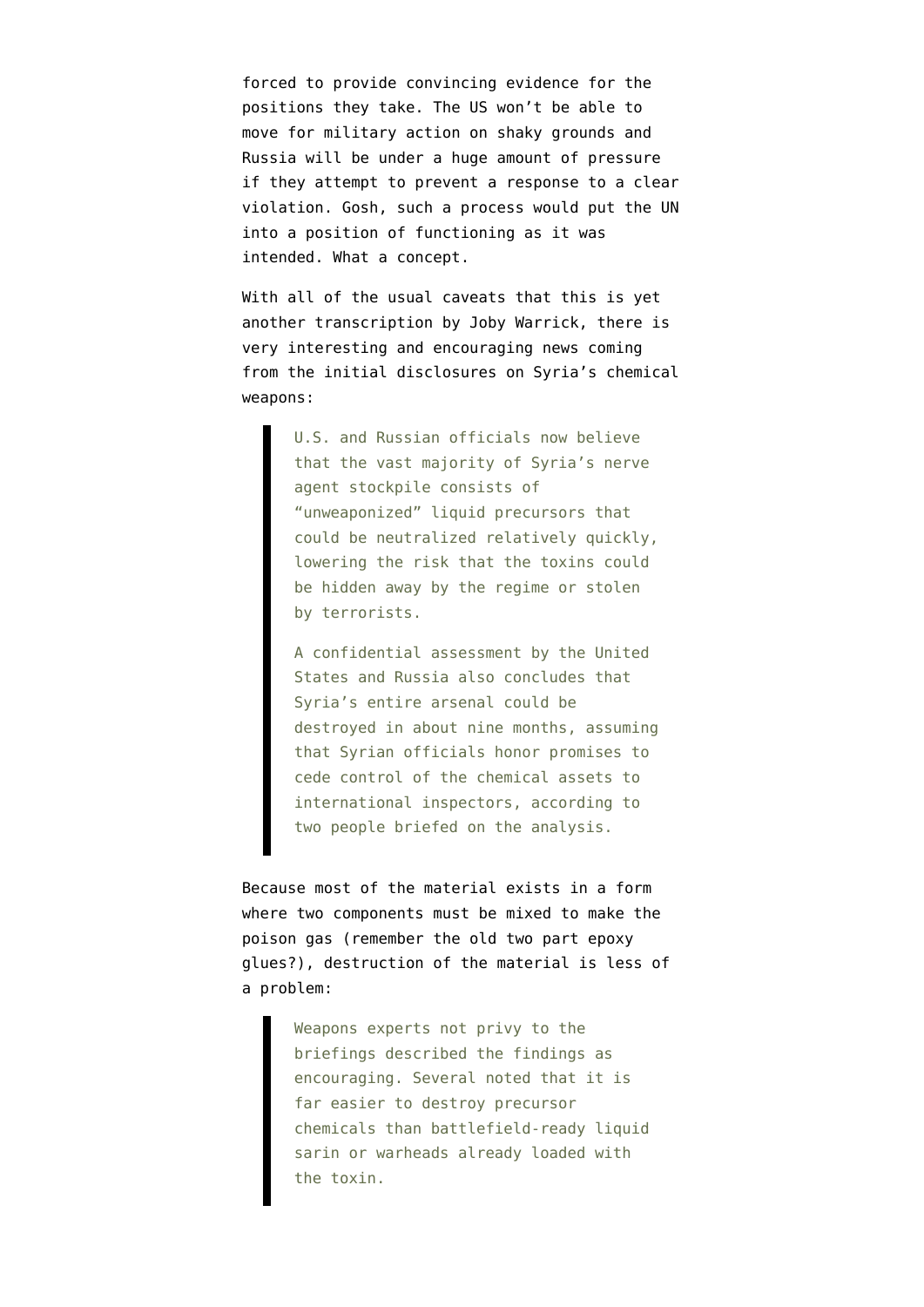Even more importantly, though, a new route to disarming Syria quickly has opened up with this information:

> If U.N. inspection teams can remove even one of the sarin precursors — or the equipment used for measuring and filling — they can all but eliminate Syria's ability to launch a chemical attack even before the stockpile is completely destroyed, said [Daryl Kimball,](http://www.armscontrol.org/about/dkimball) [director](http://www.armscontrol.org/about/dkimball) of the Washington-based Arms Control Association.

"The mixing equipment itself is essential to using chemical agents," Kimball said. "If you prioritize the destruction of the equipment, you can largely deny Syria the ability to use these weapons again on Syrian soil."

Warrick has also sprinkled his article two interesting nuggets for us to chew on regarding the August 21 chemical weapons attack. First, he reminds us of the US claim that Syrian soldiers were observed mixing sarin a few days before the attack:

> U.S. surveillance systems observed Syrian troops mixing chemical precursors three days before sarin-filled rockets exploded in a Damascus suburb.

Warrick gives us no information on why the US saw this mixing going on but did not sound a general alarm or provide further surveillance information tracking the material to a specific launch site for rockets bearing the agent.

The second nugget is even more interesting, bringing out into the open speculation that the use of chemical agents may have been by Syrian troops operating without a direct order from Assad:

> Both countries expressed optimism that Syria will comply with U.N. demands to